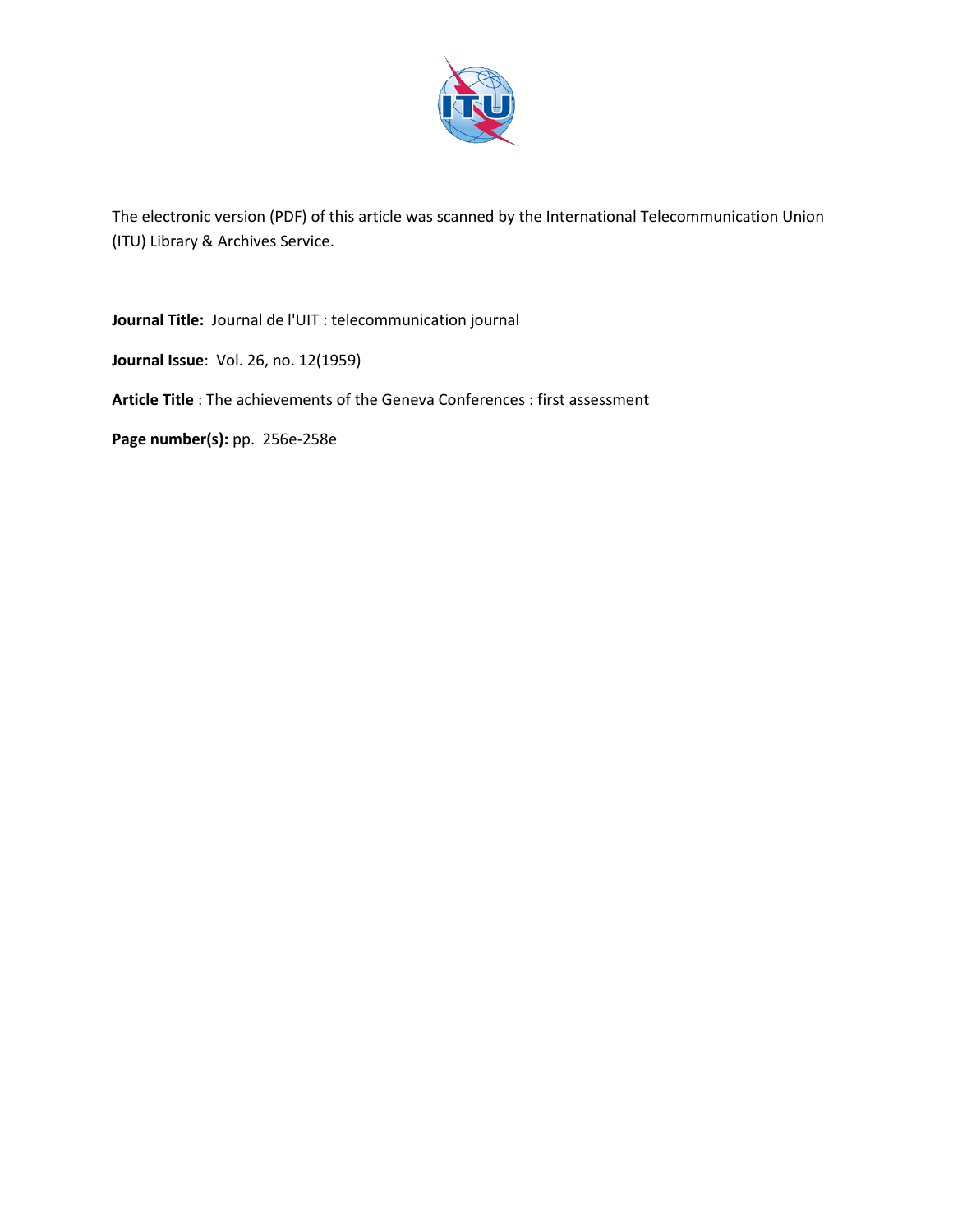# **The achievements of the Geneva Conferences: first assessment**

The two conferences of the International Telecommunication Union, the Plenipotentiary Conference, which began on 14 October, and the Administrative Radio Conference, which began on 17 August, 1959, have now finished. The Chairman of the Plenipotentiary Conference was Mr. J. D. H. VAN DER TOORN, Head of the Netherlands Delegation, and the Chairman of the Radio Conference was Mr. Charles J. ACTON, Head of the Canadian Delegation.

Two international documents of great importance have now been signed officially by the representatives of 85 and 84 countries respectively :

- 1) the new Convention, replacing the International Telecommunication Convention of Buenos Aires 1952;
- 2) the new Radio Regulations, replacing those of Atlantic City, 1947.

The new Convention will take effect on 1 January, 1961, and the new Radio Regulations on 1 May, 1961. Some additional protocols had to be signed so that certain decisiors (for example, the elections of the newly-constituted Administrative Council, the Secretary-General and the Deputy Secretary-General, and changes made in the budget system) could take effect forthwith.

Numerous recommendations and resolutions were also adopted, and decisions concerning the way the Union is organized, how it is run, and its future development were reached by the Plenipotentiary Conference.

The Administrative Council will henceforth comprise 25 Member countries, to ensure a more equitable representation of the various major regions of the world, in line with recent political changes and the requirements of the new and developing countries. The various regions will thus be represented by the following Member countries :

- *Region A*—*the Americas :* Brazil, Mexico, Argentine Republic, United States of America, Canada, Republic of Colcmbia.
- *Region B*—*Western Europe* : France, Italy, Switzerland, Federal Republic of Germany, United Kingdom cf Great Britain and Northern Ireland, Spain.
- *Region C*—*Eastern Europe and Northern Asia :* Federal People's Republic of Yugoslavia, Union of Soviet Socialist Republics, Czechoslovakia.
- *Region D*—*Africa* : United Arab Republic, Kingdom of Morocco, Ethiopia, Tunisia.
- *Region E*—*Asia and Australasia:* Japan, Republic of India, China, Iran, Commonwealth of Australia, Republic of the Philippines.

The representatives of the 25 countries elected to the Administrative Council met for the first time on 16 December at the conferences headquarters.

Mr. Libero Oswaldo DE MIRANDA (Brazil) was elected Chairman and Mr. Vladimir SENK (FPR of Yugoslavia) Vice-Chairman.

The new Council decided that it would meet again on 28 May, 1960.

In opening the thirteenth plenary meeting, on Monday, 7 December 1959, the Chairman of the Plenipotentiary Conference paid tribute to the outgoing Administrative Council in the following terms :

" This Council of eighteen Members has served our Union since Buenos Aires, that is to say, for seven years. They have had to deal with difficult problems, as may be seen from their extensive and interesting report to this Conference. I think that the countries, but more especially the persons representing them, should be assured of the great appreciation we all have for the work they did in the interests of the Union. Those who have worked in that Council, and have given to it their valuable time and the benefit of their experience and wisdom, deserve our sincere gratitude for what they have done to the benefit of all of us. Many thanks, Gentlemen, to each of you personally and to the Council as a body. "

It was agreed that the future Secretary-General and Deputy Secretary-General of the Union should henceforward be elected by the Plenipotentiary Conference itself and not, as heretofore, by the Administrative Council.

On 8 December, 1959, the Plenipotentiary Conference elected the new Secretary-General of the Union, which post had been vacant since the summer of 1958, when the former Secretary-General, Dr. Marco Aurelio Andrada, had died.

Among the seven candidates, Mr. Gerald C. GROSS, already Acting Secretary-General, was elected at the third ballot by 51 votes out of 86 valid voting slips. He takes office on 1 January, 1960.

Mr. J. D. H. van der Toorn, Chairman of the Conference, warmly congratuled Mr. Gross on behalf of all delegations present.

The following day, on 9 December, the Conference had to choose a Deputy Secretary-General<sup>1</sup> of the Union. By 58 votes out of 81 valid voting slips, it entrusted this important post to Dr. Manohar SARWATE, Head of the Indian Delegation to the Radio Conference, Assistant Head of the Indian Delegation to the Plenipotentiary Conference, and representative of India on the ITU Administrative Council. It will be remembered that Dr. Sarwate was Chairman of the Council Session in 1958.<sup>2</sup>

<sup>&</sup>lt;sup>1</sup> New title for the former post of Assistant Secretary-General.

<sup>&</sup>lt;sup>2</sup> See Telecommunication Journal, No. 8, 1958, page 153e.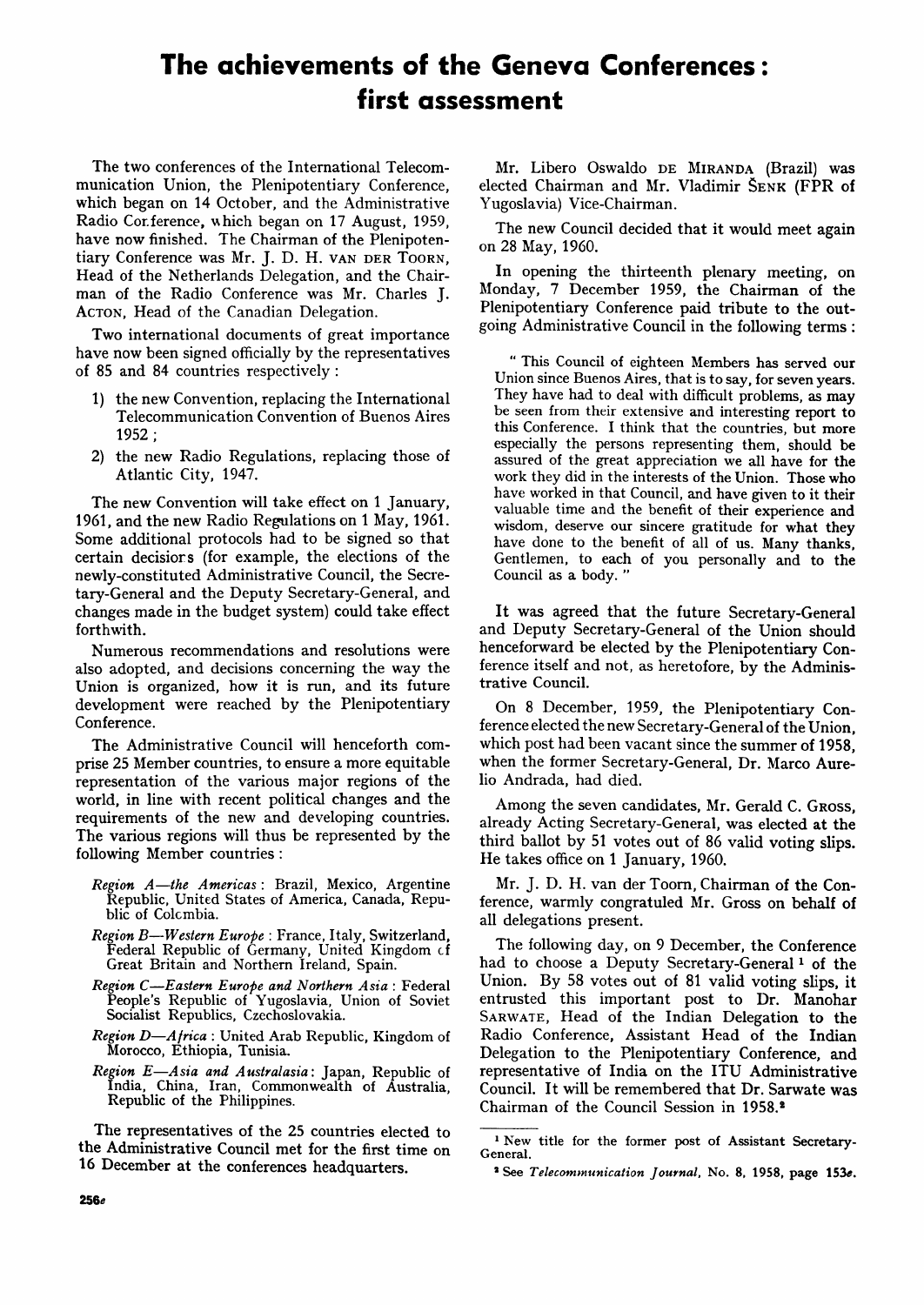

**The new Secretary-General, Mr. Gerald C. Gross** 



**The new Deputy Secretary-General, Dr. Manohar Sarwate**